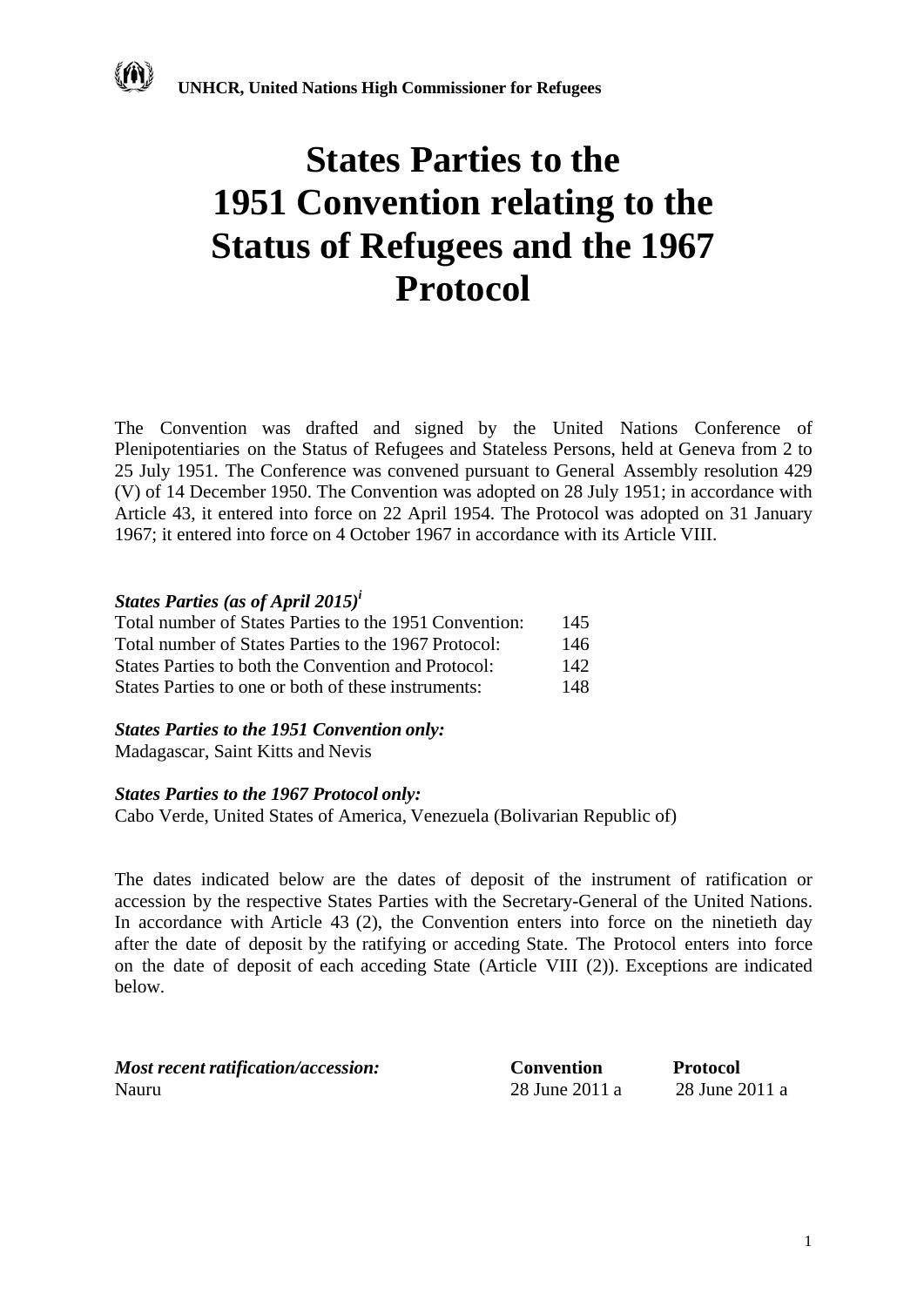# (A)

| Country                                | Convention       |        | <b>Protocol</b>  |        |
|----------------------------------------|------------------|--------|------------------|--------|
| Afghanistan                            | 30 Aug           | 2005 a | 30 Aug           | 2005a  |
| Albania                                | 18 Aug           | 1992 a | 18 Aug           | 1992 a |
| Algeria                                | 21 Feb           | 1963 d | 08 Nov           | 1967 a |
| Angola                                 | 23 Jun           | 1981 a | 23 Jun           | 1981 a |
| Antigua and Barbuda                    | $07$ Sep         | 1995 a | $07$ Sep         | 1995 a |
| Argentina                              | 15 Nov           | 1961 a | 06 Dec           | 1967 a |
| Armenia                                | 06 Jul           | 1993 a | 06 Jul           | 1993 a |
| Australia                              | 22 Jan           | 1954 a | 13 Dec           | 1973 a |
| Austria                                | 01 Nov           | 1954 r | $05$ Sep         | 1973 a |
| Azerbaijan                             | 12 Feb           | 1993 a | 12 Feb           | 1993 a |
| Bahamas (the)                          | 15 Sep           | 1993 a | 15 Sep           | 1993 a |
| <b>Belarus</b>                         | 23 Aug           | 2001a  | 23 Aug           | 2001 a |
| Belgium                                | 22 Jul           | 1953 r | 08 Apr           | 1969 a |
| <b>Belize</b>                          | $27$ Jun         | 1990 a | 27 Jun           | 1990 a |
| Benin                                  | 04 Apr           | 1962 d | 06 Jul           | 1970 a |
| Bolivia (Plurinational State of)       | 09 Feb           | 1982 a | 09 Feb           | 1982 a |
| Bosnia and Herzegovina                 | 01 Sep           | 1993 d | $01$ Sep         | 1993 d |
| <b>Botswana</b>                        | 06 Jan           | 1969 a | 06 Jan           | 1969 a |
| <b>Brazil</b>                          | 16 Nov           | 1960r  | 07 Apr           | 1972 a |
| Bulgaria                               | 12 May           | 1993 a | 12 May           | 1993 a |
| <b>Burkina Faso</b>                    | 18 Jun           | 1980 a | 18 Jun           | 1980 a |
| <b>Burundi</b>                         | $19$ Jul         | 1963 a | 15 Mar           | 1971 a |
| Cabo Verde                             |                  |        | $09$ Jul         | 1987 a |
| Cambodia                               | 15 Oct           | 1992 a | 15 Oct           | 1992 a |
| Cameroon                               | 23 Oct           | 1961 d | 19 Sep           | 1967 a |
| Canada                                 | 04 Jun           | 1969 a | 04 Jun           | 1969 a |
| Central African Republic (the)         | 04 Sep           | 1962 d | $30$ Aug         | 1967 a |
| Chad                                   | $19 \text{ Aug}$ | 1981 a | $19 \text{ Aug}$ | 1981 a |
| Chile                                  | 28 Jan           | 1972 a | 27 Apr           | 1972 a |
| China                                  | 24 Sep           | 1982 a | 24 Sep           | 1982 a |
| Colombia                               | 10 Oct           | 1961r  | 04 Mar           | 1980 a |
| Congo (the)                            | 15 Oct           | 1962 d | $10$ Jul         | 1970 a |
| Costa Rica                             | 28 Mar           | 1978 a | 28 Mar           | 1978 a |
| Côte d'Ivoire                          | 08 Dec           | 1961 d | 16 Feb           | 1970 a |
| Croatia                                | 12 Oct           | 1992 d | 12 Oct           | 1992 d |
| Cyprus (the)                           | 16 May           | 1963 d | $09$ Jul         | 1968 a |
| Czech Republic (the)                   | 11 May           | 1993 d | 11 May           | 1993 d |
| Denmark                                | 04 Dec           | 1952 r | 29 Jan           | 1968 a |
| Democratic Republic of the Congo (the) | 19 July          | 1965 a | 13 Jan           | 1975 a |
| Djibouti                               | 09 Aug           | 1977 d | 09 Aug           | 1977 d |
| Dominica                               | 17 Feb           | 1994 a | 17 Feb           | 1994 a |
| Dominican Republic (the)               | 04 Jan           | 1978 a | 04 Jan           | 1978 a |
| Ecuador                                | $17 \text{ Aug}$ | 1955 a | 06 Mar           | 1969 a |
| Egypt                                  | 22 May           | 1981 a | 22 May           | 1981 a |
| El Salvador                            | 28 Apr           | 1983 a | 28 Apr           | 1983 a |
| <b>Equatorial Guinea</b>               | 07 Feb           | 1986 a | 07 Feb           | 1986 a |
| Estonia                                | $10$ Apr         | 1997 a | $10$ Apr         | 1997 a |
| Ethiopia                               | 10 Nov           | 1969 a | $10.$ Nov        | 1969 a |
| Fiji                                   | 12 Jun           | 1972 d | $12$ Jun         | 1972 d |
| Finland                                | 10 Oct           | 1968 a | 10 Oct           | 1968 a |
| France                                 | 23 Jun           | 1954 r | 03 Feb           | 1971 a |
|                                        |                  |        |                  |        |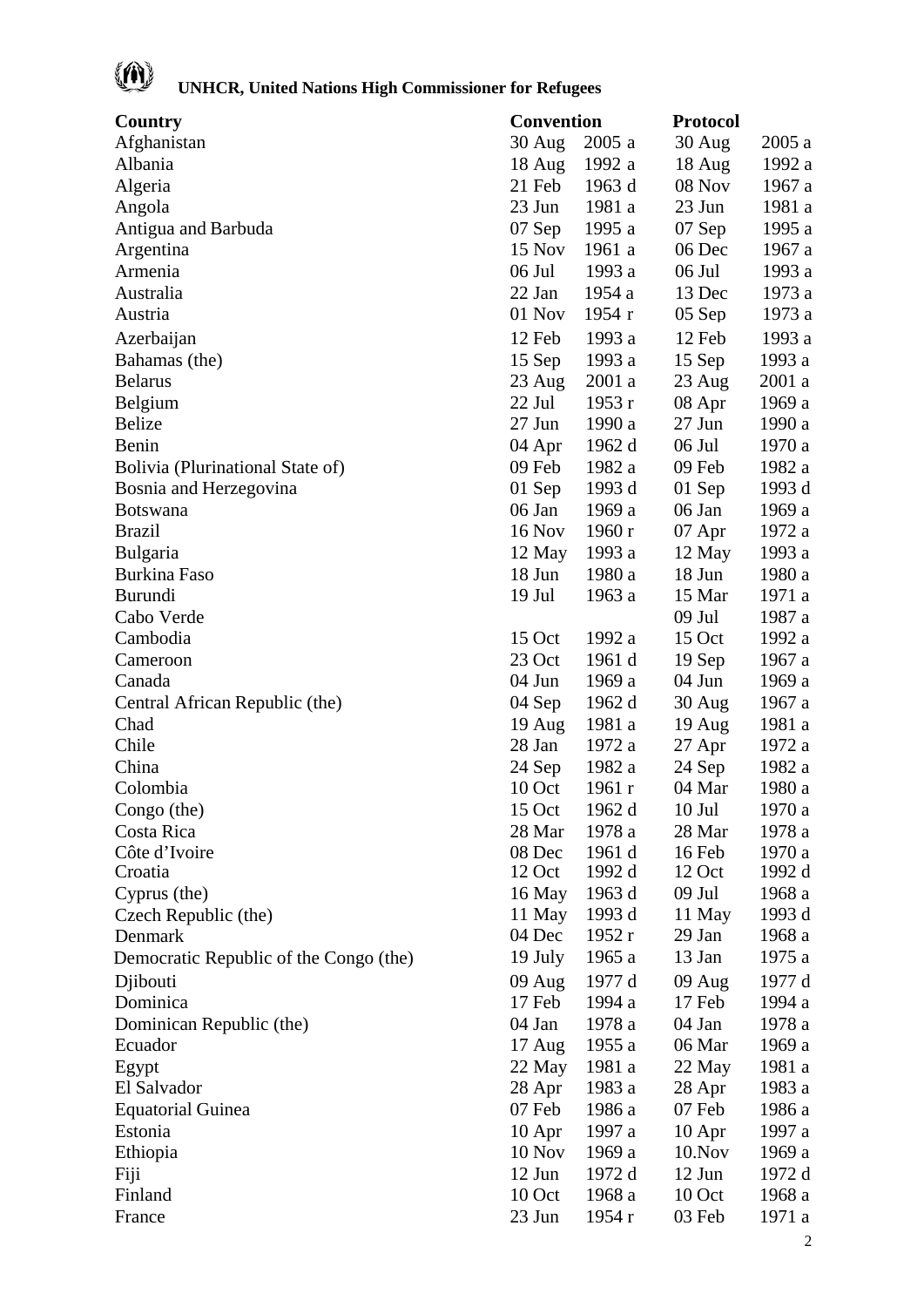| <b>UNHCR, United Nations High Commissioner for Refugees</b> |                    |                  |                            |        |
|-------------------------------------------------------------|--------------------|------------------|----------------------------|--------|
| Gabon                                                       | 27 Apr             | 1964 a           | 28 Aug                     | 1973 a |
| Gambia (the)                                                | 07 Sep             | 1966 d           | 29 Sep                     | 1967 a |
| Georgia                                                     | $09$ Aug           | 1999 a           | 09 Aug                     | 1999 a |
| Germany                                                     | 01 Dec             | 1953r            | $05$ Nov                   | 1969 a |
| Ghana                                                       | 18 Mar             | 1963 a           | 30 Aug                     | 1968 a |
| Greece                                                      | 05 Apr             | 1960 r           | 07 Aug                     | 1968 a |
| Guatemala                                                   | 22 Sep             | 1983 a           | 22 Sep                     | 1983 a |
| Guinea                                                      | 28 Dec             | 1965 d           | 16 May                     | 1968 a |
| Guinea-Bissau                                               | 11 Feb             | 1976 a           | 11 Feb                     | 1976 a |
| Haiti                                                       | 25 Sep             | 1984 a           | 25 Sep                     | 1984 a |
| <b>Holy See</b>                                             | 15 Mar             | 1956 r           | 08 Jun                     | 1967 a |
| Honduras                                                    | 23 Mar             | 1992 a           | 23 Mar                     | 1992 a |
| Hungary                                                     | 14 Mar             | 1989 a           | 14 Mar                     | 1989 a |
| Iceland                                                     | 30 Nov             | 1955 a           | 26 Apr                     | 1968 a |
| Iran (Islamic Republic of)                                  | 28 Jul             | 1976 a           | 28 Jul                     | 1976 a |
| Ireland                                                     | 29 Nov             | 1956 a           | 06 Nov                     | 1968 a |
| <b>Israel</b>                                               | 01 Oct             | 1954r            | 14 Jun                     | 1968 a |
| Italy                                                       | 15 Nov             | 1954 r           | 26 Jan                     | 1972 a |
| Jamaica                                                     | 30 Jul             | 1964 d           | 30 Oct                     | 1980 a |
| Japan                                                       | 03 Oct             | 1981 a           | 01 Jan                     | 1982 a |
| Kazakhstan                                                  | $15$ Jan           | 1999 a           | 15 Jan                     | 1999 a |
| Kenya                                                       | 16 May             | 1966 a           | 13 Nov                     | 1981 a |
| Kyrgyzstan                                                  | 08 Oct             | 1996 a           | 08 Oct                     | 1996 a |
| Latvia                                                      | 31 Jul             | 1997 a           | 31 Jul                     | 1997 a |
| Lesotho                                                     | 14 May             | 1981 a           | 14 May                     | 1981 a |
| Liberia                                                     | 15 Oct             | 1964 a           | 27 Feb                     | 1980 a |
| Liechtenstein                                               | 08 Mar             | 1957r            | 20 May                     | 1968 a |
| Lithuania                                                   | 28 Apr             | 1997 a           | 28 Apr                     | 1997 a |
| Luxembourg                                                  | 23 Jul             | 1953 r           | 22 Apr                     | 1971 a |
| Madagascar                                                  | 18 Dec             | 1967 a           |                            |        |
| Malawi                                                      | 10 Dec             | 1987 a           | 10 Dec                     | 1987 a |
| Mali                                                        | 02 Feb             | 1973 d           | 02 Feb                     | 1973 a |
| Malta                                                       | $17$ Jun           | 1971 a           | 15 Sep                     | 1971 a |
| Mauritania                                                  | 05 May             | 1987 a           | 05 May                     | 1987 a |
| Mexico                                                      | 07 June            | 2000a            | 07 June                    | 2000 a |
| Monaco                                                      | 18 May             | 1954 a           | 16 June                    | 2010 a |
| Montenegro                                                  | 10 Oct             | 2006 d           | 10 Oct                     | 2006 d |
| Morocco                                                     | 07 Nov             | 1956 d           | 20 Apr                     | 1971 a |
| Mozambique                                                  | 16 Dec             | 1983 a           | 01 May                     | 1989 a |
| Namibia                                                     | 17 Feb             | 1995 a           | 17 Feb                     | 1995 a |
| Nauru                                                       | $17$ Jun           | 2011 a           | $17$ Jun                   | 2011a  |
| Netherlands (the)                                           | 03 May             | 1956 r           | 29 Nov                     | 1968 a |
| New Zealand                                                 | 30 Jun             | 1960 a           | 06 Aug                     | 1973 a |
| Nicaragua                                                   | 28 Mar             | 1980 a           | 28 Mar                     | 1980 a |
| Niger (the)                                                 | 25 Aug             | 1961 d           | 02 Feb                     | 1970 a |
| Nigeria                                                     | 23 Oct             | 1967 a           | 02 May                     | 1968 a |
| Norway                                                      | 23 Mar             | 1953 r           | 28 Nov                     | 1967 a |
| Panama                                                      |                    |                  |                            |        |
|                                                             | 02 Aug<br>$17$ Jul | 1978 a<br>1986 a | $02 \text{ Aug}$<br>17 Jul | 1978 a |
| Papua New Guinea                                            |                    |                  |                            | 1986 a |
| Paraguay                                                    | 01 Apr             | 1970 a           | 01 Apr                     | 1970 a |
| Peru                                                        | 21 Dec             | 1964 a           | 15 Sep                     | 1983 a |
| Philippines (the)                                           | 22 Jul             | 1981 a           | 22 Jul                     | 1981 a |
| Poland                                                      | 27 Sep             | 1991 a           | 27 Sep                     | 1991 a |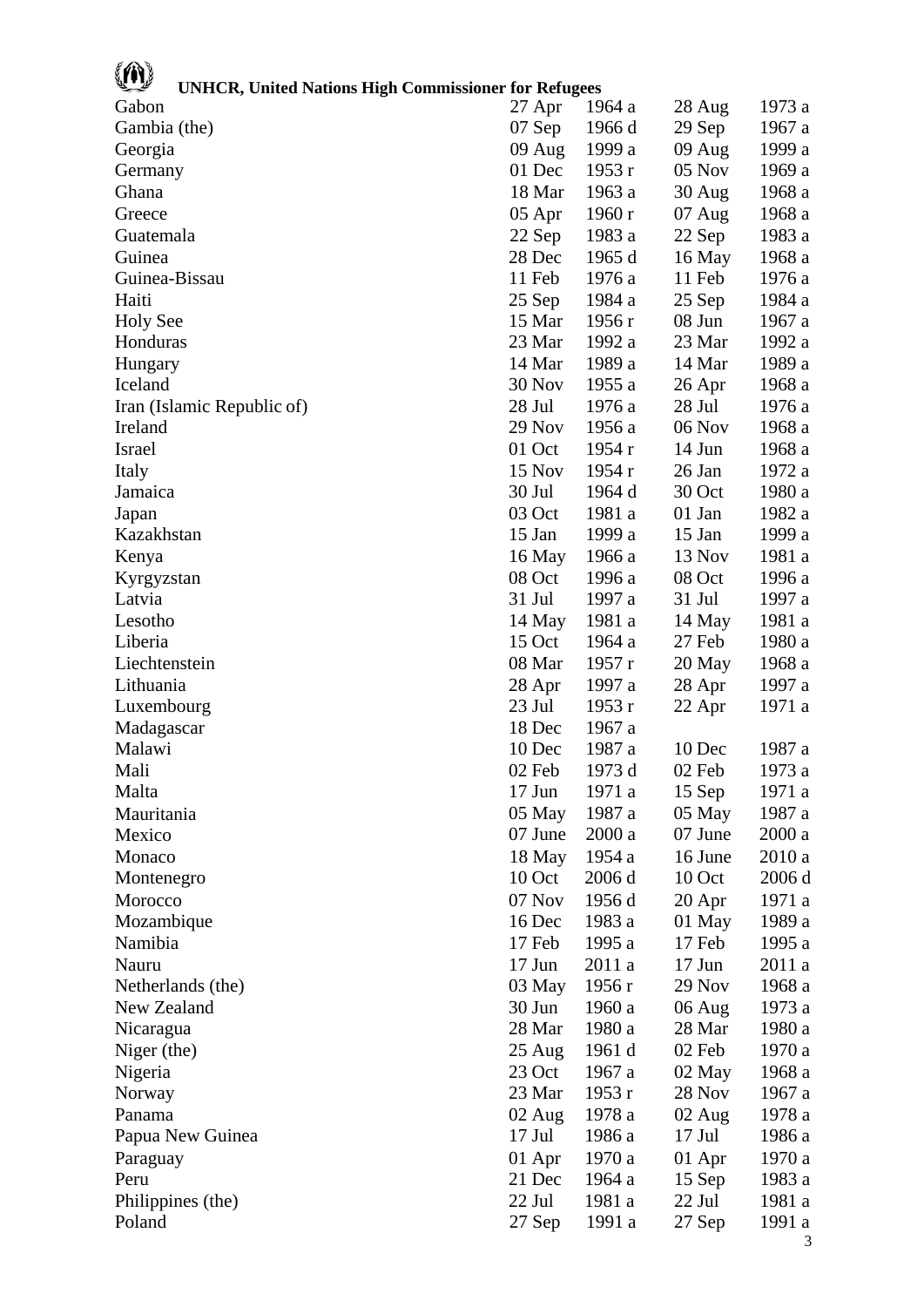| <b>UNHCR, United Nations High Commissioner for Refugees</b> |                  |        |          |        |
|-------------------------------------------------------------|------------------|--------|----------|--------|
| Portugal                                                    | 22 Dec           | 1960 a | 13 Jul   | 1976 a |
| Republic of Korea (the)                                     | 03 Dec           | 1992 a | 03 Dec   | 1992 a |
| Republic of Moldova                                         | 31 Jan           | 2002 a | 31 Jan   | 2002a  |
| Romania                                                     | $07 \text{ Aug}$ | 1991 a | $07$ Aug | 1991 a |
| Russian Federation (the)                                    | 02 Feb           | 1993 a | 02 Feb   | 1993 a |
| Rwanda                                                      | 03 Jan           | 1980 a | 03 Jan   | 1980 a |
| Saint Kitts and Nevis                                       | 01 Feb           | 2002a  |          |        |
| Saint Vincent and the Grenadines                            | 03 Nov           | 1993 a | 03 Nov   | 2003 a |
| Samoa                                                       | 21 Sep           | 1988 a | 29 Nov   | 1994 a |
| Sao Tome and Principe                                       | 01 Feb           | 1978 a | 01 Feb   | 1978 a |
| Senegal                                                     | 02 May           | 1963 d | 03 Oct   | 1967 a |
| Serbia                                                      | 12 Mar           | 2001 d | 12 Mar   | 2001 d |
| Seychelles                                                  | 23 Apr           | 1980 a | 23 Apr   | 1980 a |
| Sierra Leone                                                | 22 May           | 1981 a | 22 May   | 1981 a |
| Slovakia                                                    | 04 Feb           | 1993 d | 04 Feb   | 1993 d |
| Slovenia                                                    | 06 Jul           | 1992 d | 06 Jul   | 1992 d |
| Solomon Islands                                             | 28 Feb           | 1995 a | 12 Apr   | 1995 a |
| Somalia                                                     | 10 Oct           | 1978 a | 10 Oct   | 1978 a |
| South Africa                                                | $12$ Jan         | 1996 a | 12 Jan   | 1996 a |
| Spain                                                       | 14 Aug           | 1978 a | 14 Aug   | 1978 a |
| Sudan (the)                                                 | 22 Feb           | 1974 a | 23 May   | 1974 a |
| Suriname                                                    | $29$ Nov         | 1978 d | 29 Nov   | 1978 d |
| Swaziland                                                   | 14 Feb           | 2000a  | 28 Jan   | 1969 a |
| Sweden                                                      | 26 Oct           | 1954r  | 04 Oct   | 1967 a |
| Switzerland                                                 | 21 Jan           | 1955r  | 20 May   | 1968 a |
| Tajikistan                                                  | 07 Dec           | 1993 a | 07 Dec   | 1993 a |
| The former Yugoslav Republic of Macedonia                   | 18 Jan           | 1994 d | 18 Jan   | 1994 d |
| Timor-Leste                                                 | 07 May           | 2003a  | 07 May   | 2003a  |
| <b>Togo</b>                                                 | 27 Feb           | 1962 d | 01 Dec   | 1969 a |
| Trinidad and Tobago                                         | 10 Nov           | 2000a  | 10 Nov   | 2000a  |
| Tunisia                                                     | 24 Oct           | 1957 d | 16 Oct   | 1968 a |
| Turkey                                                      | 30 Mar           | 1962r  | 31 Jul   | 1968 a |
| Turkmenistan                                                | 02 Mar           | 1998 a | 2 Mar    | 1998 a |
| Tuvalu                                                      | 07 Mar           | 1986 d | 07 Mar   | 1986 d |
| Uganda                                                      | 27 Sep           | 1976 a | 27 Sep   | 1976 a |
| Ukraine                                                     | $10$ Jun         | 2002a  | 04 Apr   | 2002a  |
| United Kingdom of Great Britain and                         |                  |        |          |        |
| Northern Ireland (the)                                      | 11 Mar           | 1954 r | 04 Sep   | 1968 a |
| United Republic of Tanzania (the)                           | 12 May           | 1964 a | 04 Sep   | 1968 a |
| United States of America (the)                              |                  |        | 01 Nov   | 1968 a |
| Uruguay                                                     | 22 Sep           | 1970 a | 22 Sep   | 1970 a |
| Venezuela (Bolivarian Republic of)                          |                  |        | 19 Sep   | 1986 a |
| Yemen                                                       | 18 Jan           | 1980 a | 18 Jan   | 1980 a |
| Zambia                                                      | 24 Sep           | 1969 d | 24 Sep   | 1969 a |
| Zimbabwe                                                    | $25 \text{ Aug}$ | 1981 a | 25 Aug   | 1981 a |